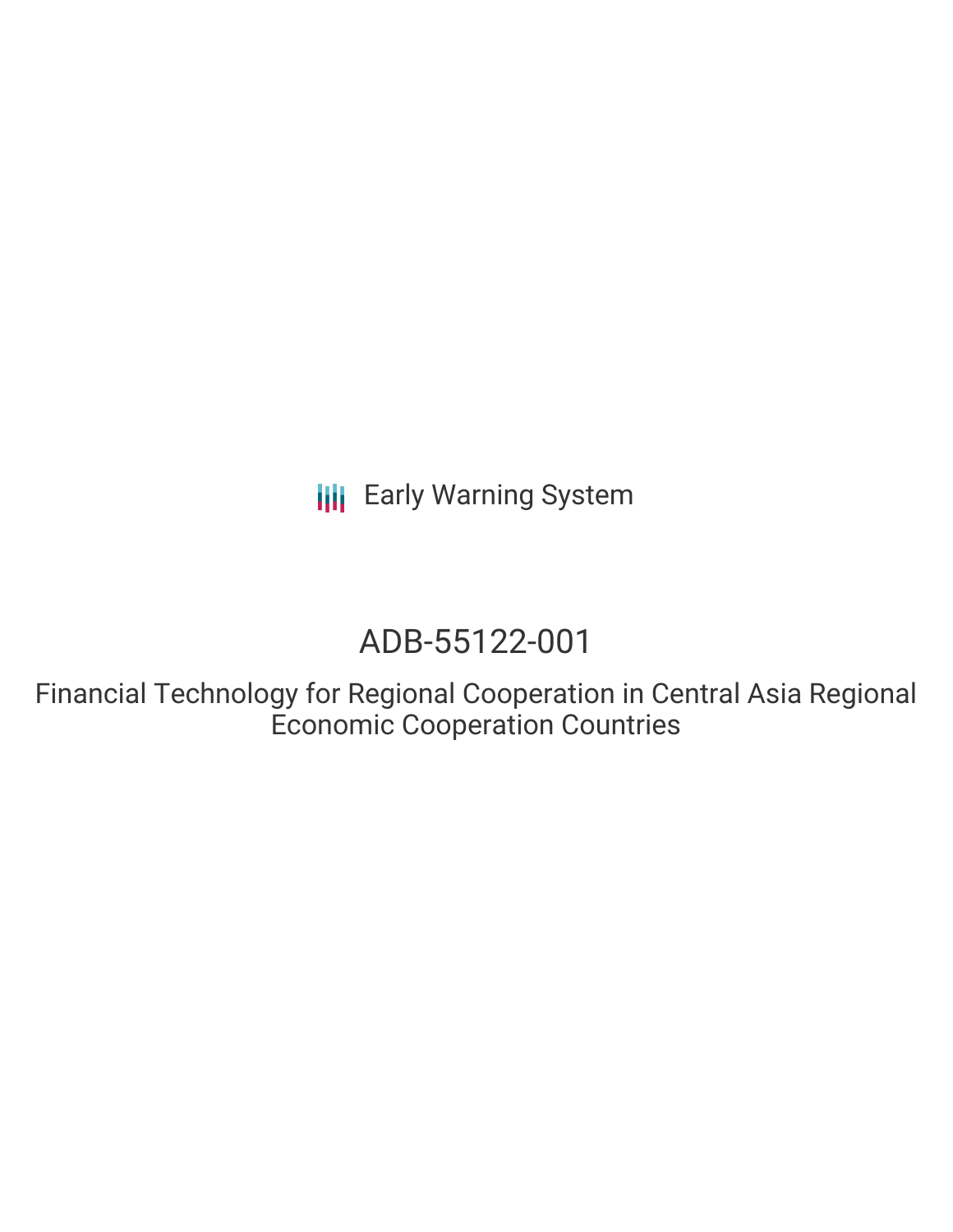



## Early Warning System Financial Technology for Regional Cooperation in Central Asia Regional Economic Cooperation

### **Quick Facts**

Countries

| <b>Countries</b>               | Azerbaijan, China, Georgia, Kazakhstan, Kyrgyzstan, Mongolia, Pakistan, Tajikistan, Turkmenistan, Uzbekistan |
|--------------------------------|--------------------------------------------------------------------------------------------------------------|
| <b>Financial Institutions</b>  | Asian Development Bank (ADB)                                                                                 |
| <b>Status</b>                  | Active                                                                                                       |
| <b>Bank Risk Rating</b>        |                                                                                                              |
| <b>Voting Date</b>             | 2021-10-12                                                                                                   |
| <b>Sectors</b>                 | Communications, Finance, Technical Cooperation                                                               |
| Investment Type(s)             | <b>Advisory Services</b>                                                                                     |
| <b>Investment Amount (USD)</b> | $$0.75$ million                                                                                              |
|                                |                                                                                                              |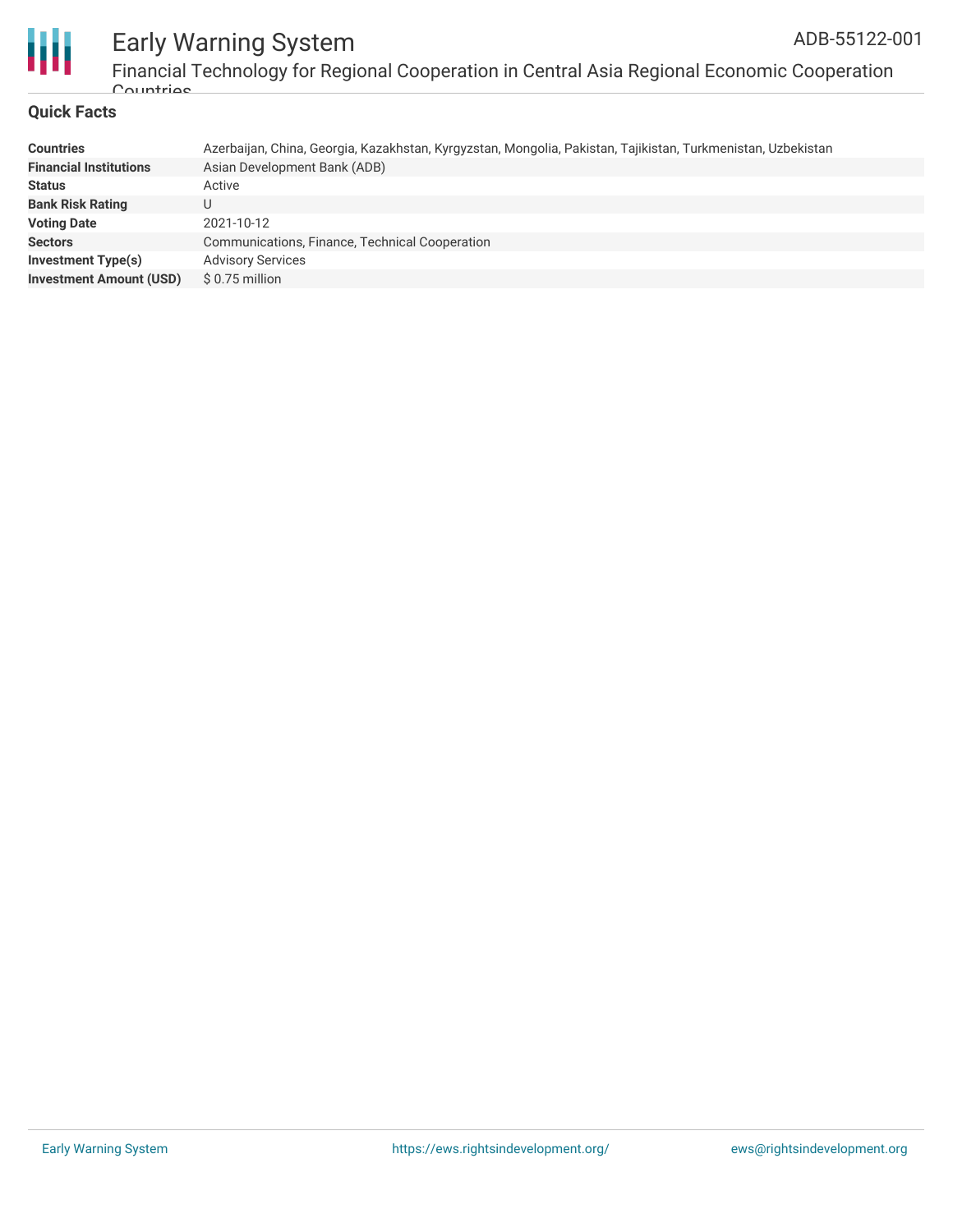



## Early Warning System Financial Technology for Regional Cooperation in Central Asia Regional Economic Cooperation Countries

## **Project Description**

According to the Bank's website, the project provides technical assistance to generate policy-relevant knowledge solutions that harness financial technology (fintech) innovations for stronger regional cooperation and integration in the Central Asia Regional Economic Cooperation (CAREC) region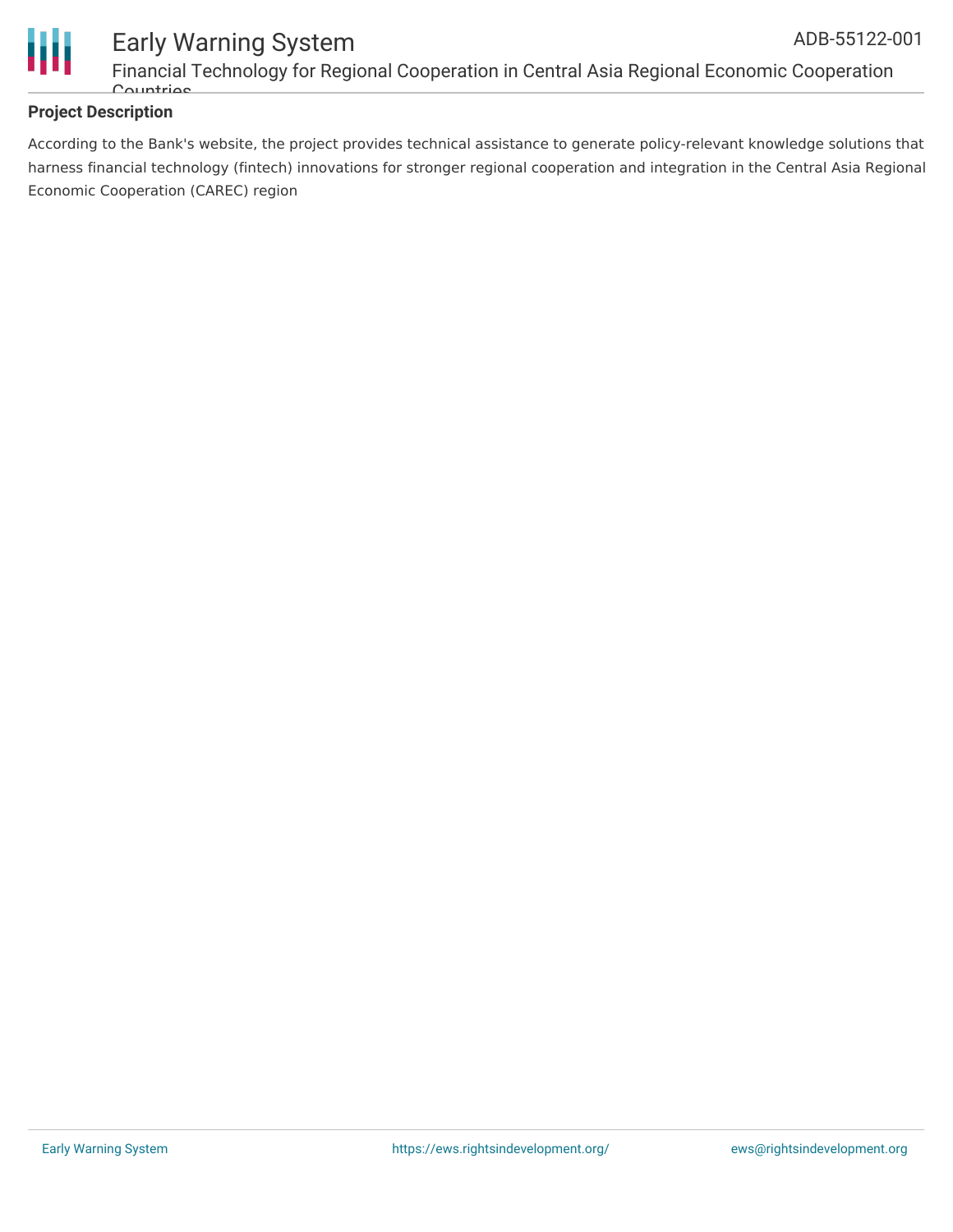

## Early Warning System

Financial Technology for Regional Cooperation in Central Asia Regional Economic Cooperation Countries

## **Investment Description**

Asian Development Bank (ADB)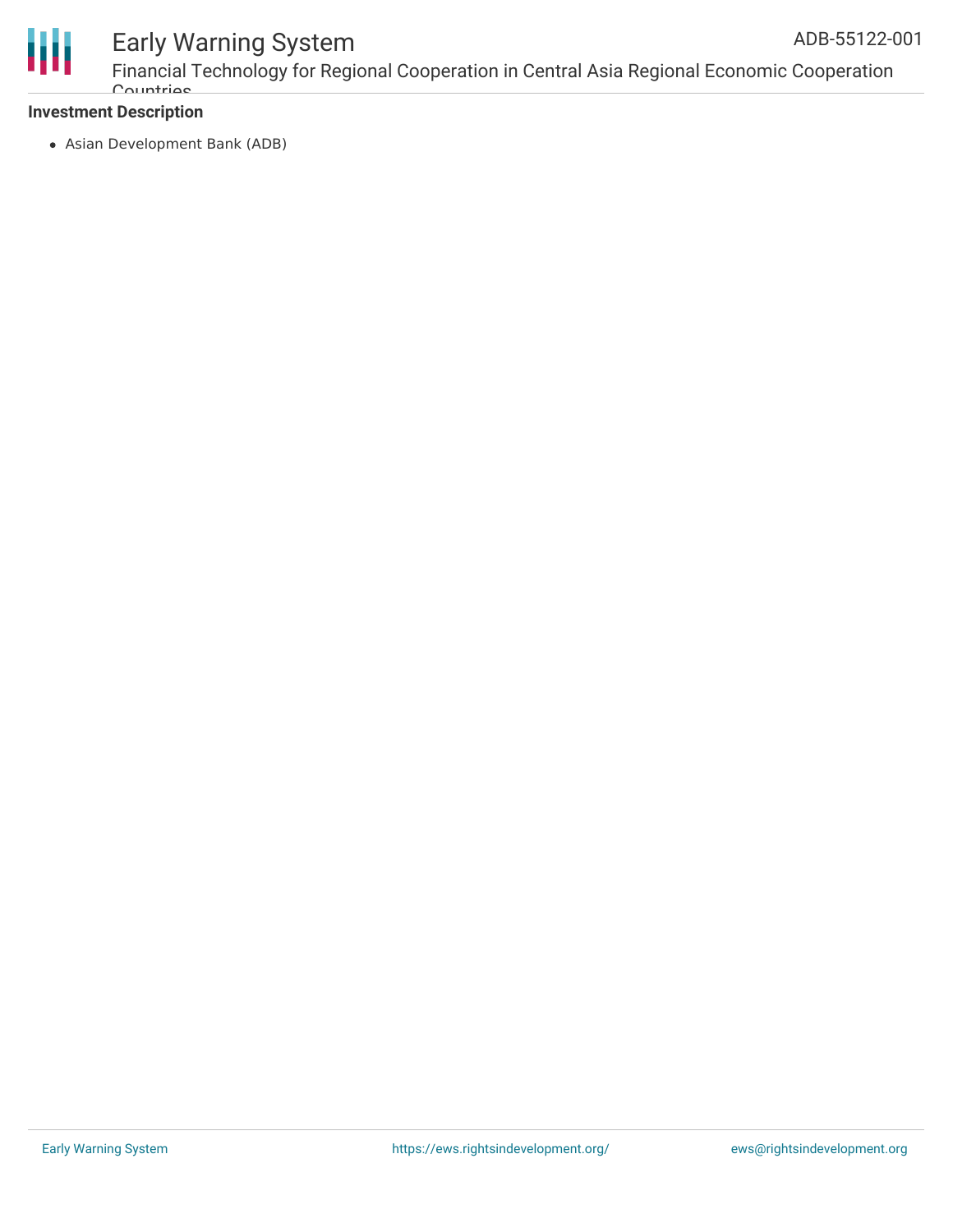

## Financial Technology for Regional Cooperation in Central Asia Regional Economic Cooperation  $C_{\Omega}$

## **Contact Information**

PROJECT CONTACT INFORMATION

Project Officer Lee, Minsoo Central and West Asia Department

#### ACCESS TO INFORMATION

You can submit an information request for project information at: https://www.adb.org/forms/request-information-form

ADB has a two-stage appeals process for requesters who believe that ADB has denied their request for information in violation of its Access to Information Policy. You can learn more about filing an appeal at: https://www.adb.org/site/disclosure/appeals

#### ACCOUNTABILITY MECHANISM OF ADB

The Accountability Mechanism is an independent complaint mechanism and fact-finding body for people who believe they are likely to be, or have been, adversely affected by an Asian Development Bank-financed project. If you submit a complaint to the Accountability Mechanism, they may investigate to assess whether the Asian Development Bank is following its own policies and procedures for preventing harm to people or the environment. You can learn more about the Accountability Mechanism and how to file a complaint at: http://www.adb.org/site/accountability-mechanism/main.